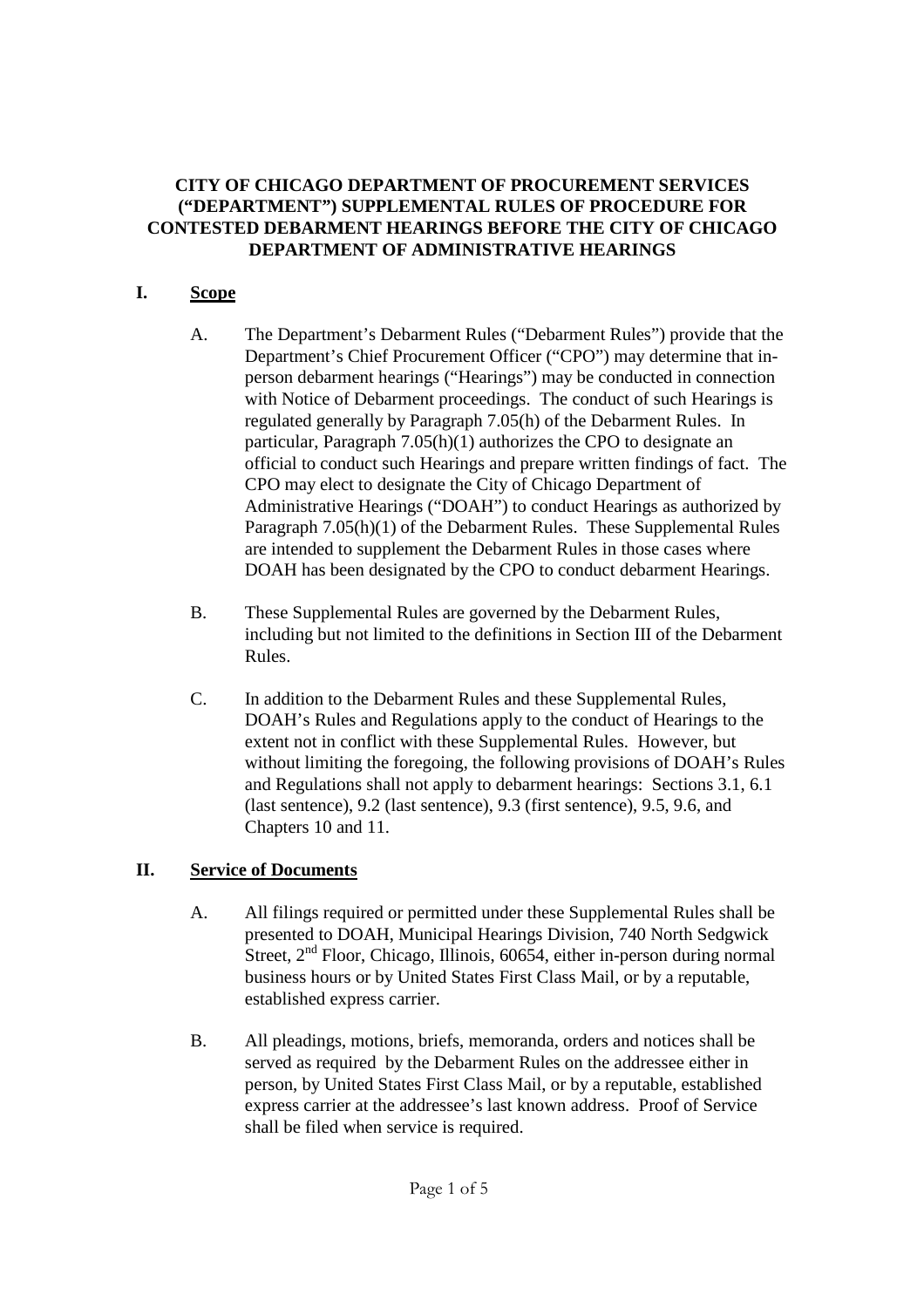# **III. Commencement of Hearing and Scheduling**

- A. Upon the CPO's decision to designate DOAH to conduct a Hearing under Paragraph 7.05(h)(1) of the Debarment Rules, the Department of Procurement Services' Administrative Contact shall transmit the CPO's Hearing designation to DOAH to schedule and conduct a Hearing consistent with the requirements of Paragraph 7.05(h) of the Debarment Rules. In its Hearing designation to DOAH, the CPO may specifically identify and limit the nature and scope of the Hearing to be conducted, including a limitation on the issues, witnesses, and documents to be considered.
- B. In addition to and along with its transmittal of the Hearing designation described in Subparagraph III(A) above, the Department's Administrative Contact shall also transmit to DOAH complete copies of (i) the Notice of Proposed Debarment, (ii) documents made available to the vendor pursuant to Paragraph 7.05(c) of the Debarment Rules, (iii) all correspondence, notices, requests for information, and documentation related to service of documents before the Department; (iv) all written submissions, motions, and other documents submitted to the Department by the parties, including requests for oral hearings and related documents; (v) any official decisions made by the Department or the CPO in connection with the debarment proceedings, (vi) any Inspector General reports and related investigation documents generated in connection with the issues giving rise to the debarment proceedings, (vii) other documents contained in the Department's administrative record as may be designated by the CPO; and (viii) any other materials submitted pursuant to the Debarment Rules.
- C. Upon receipt of the CPO's designation under Section 3(A), DOAH shall assign an Administrative Law Judge ("ALJ") to act as the CPO's designee to conduct the Hearing.

# **IV. Powers and Duties of the Administrative Law Judge**

- A. During the period of the referral, the ALJ shall (i) act on behalf of the CPO and (ii) exercise the discretion and functions of the CPO and the Department's Administrative Contact in conducting the hearing under Paragraphs 7.05(h), and 7.06, of the Debarment Rules.
- B. The ALJ shall conduct Hearings consistent with the Debarment Rules, these Supplemental Rules, and the CPO's Hearing designation. The ALJ may examine documents presented as evidence by the parties, administer oaths, take testimony, make rulings on the admissibility of evidence, or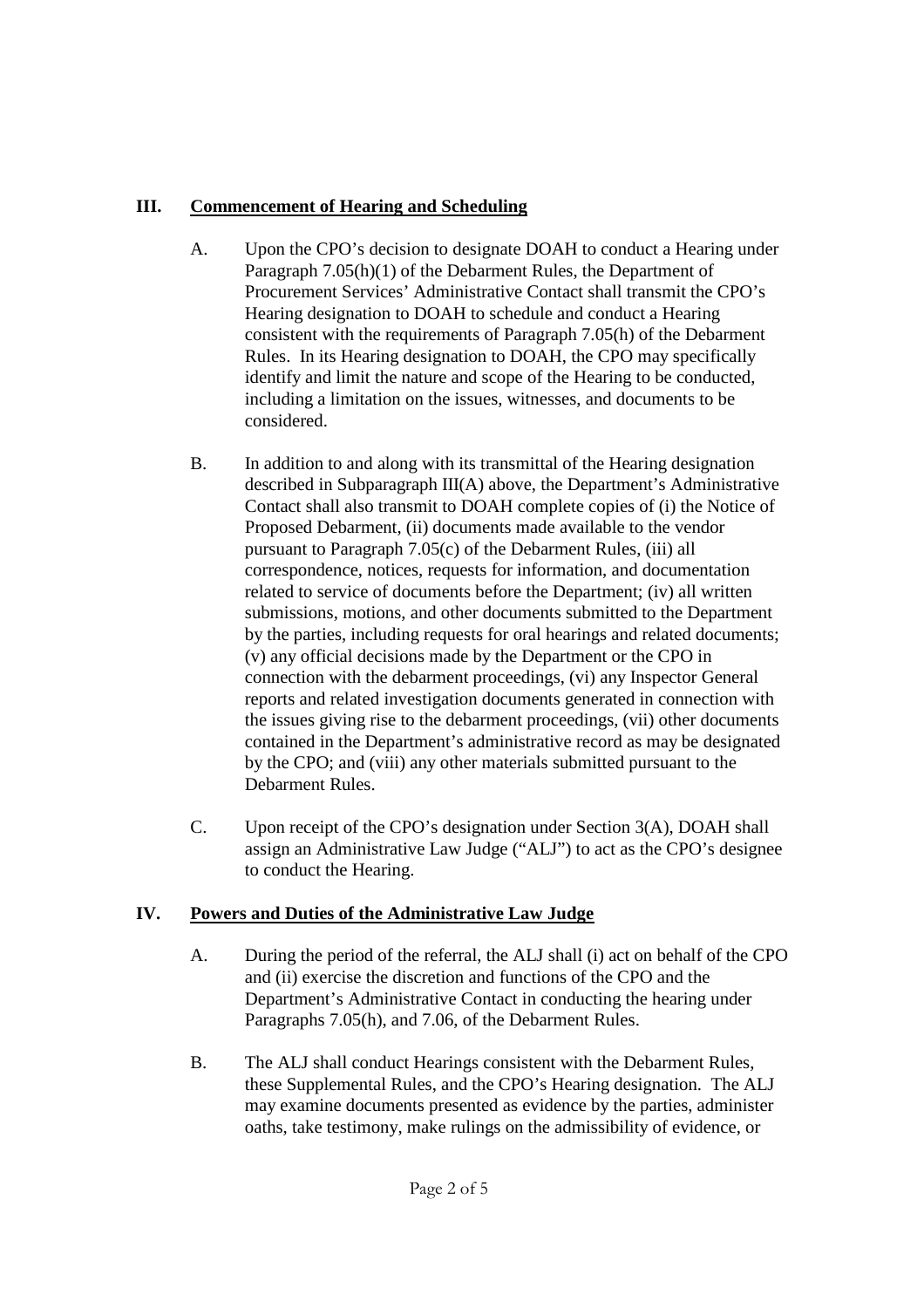take any other action as may be required for the fair and expeditious conduct of the hearing.

# **V. Case Management Conference(s)**

- A. Within thirty (30) calendar days of receipt of the CPO's Hearing designation, the ALJ shall schedule an initial Case Management Conference to be conducted at a location determined by the ALJ.
- B. An attorney/representative of each party who has knowledge of the case shall appear at this conference, unless the ALJ allows for such participation by telephone. The parties should be prepared to discuss the nature of the case and the issues that are the subject of the Hearing. At the Case Management Conference, the ALJ will set a schedule and a date for a Pre-Hearing Conference.
- C. The ALJ may hold additional case management conferences in-person or by telephone as the ALJ may determine necessary or at the request of one or more of the parties.

# **VI. Pre-Hearing Conference**

- A. At the Pre-Hearing Conference, the parties shall advise the ALJ of the status of the case, and a final Hearing date and location shall be set. The attorneys/representatives who will present the case at the Hearing shall appear at the Pre-Hearing Conference unless the ALJ allows an appearance by telephone.
- B. (1) At the Pre-Hearing Conference, the parties will identify the issues, witnesses, and document(s)/exhibit(s) each side intends to use at the Hearing.
	- (2) The parties' evidence may be limited to those issues and witnesses that were identified in the initial request for oral hearing or the CPO's Hearing referral to DOAH, as well as documents/exhibit(s) previously made a part of the administrative record.
	- (3) The ALJ upon a showing of good cause may consider issues or witnesses not identified either in the request for oral hearing or the CPO's Hearing designation.
	- (4) For good cause shown, the ALJ may allow the use of documents/exhibits at the Hearing that were not previously made part of the administrative record and may allow the opposing party to comment upon the proposed new document(s)/exhibit(s).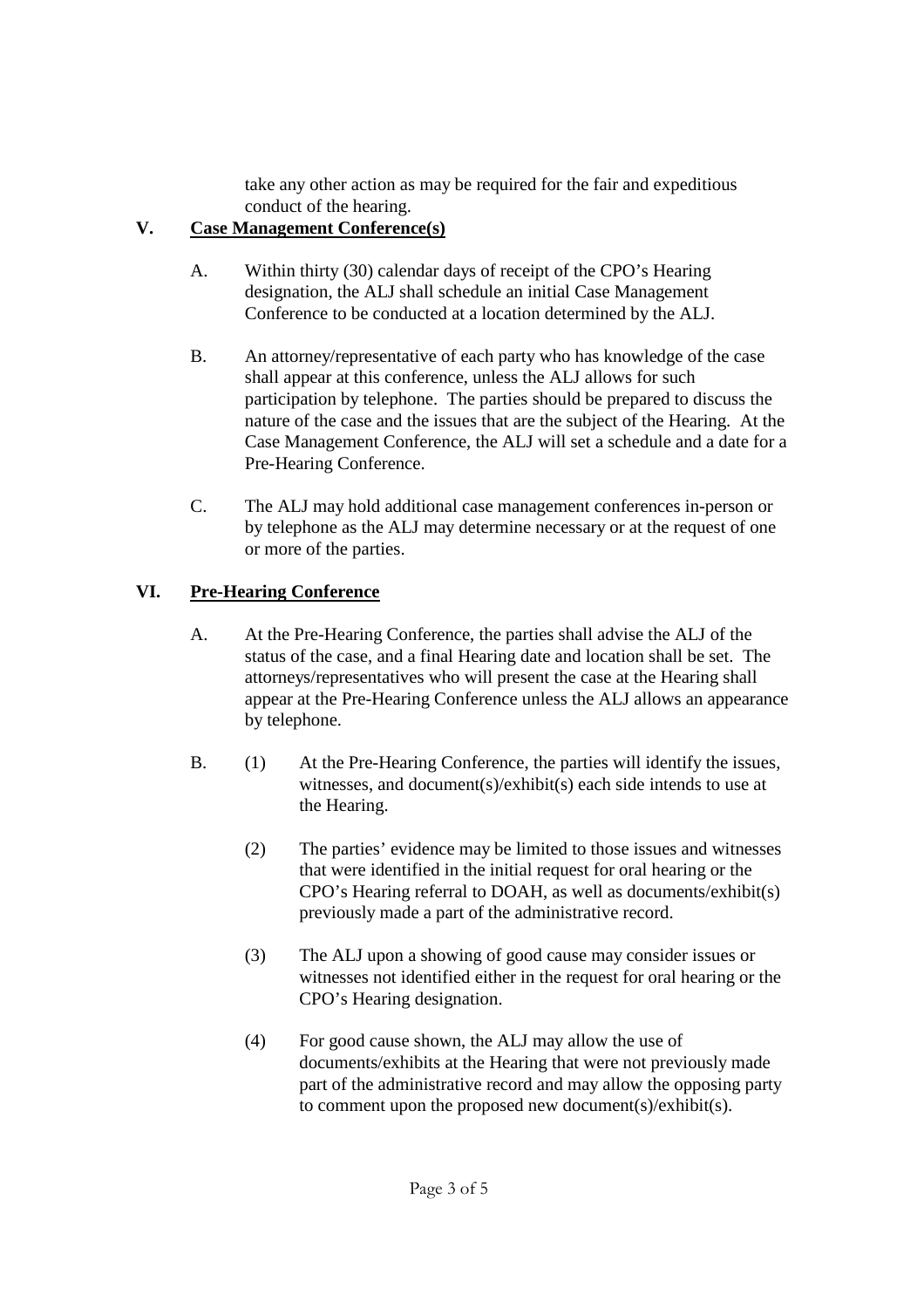C. The Hearing will be scheduled no later than forty-five (45) business days from the date of the Pre-Hearing Conference. Pursuant to Paragraph 7.05(h)(2), not less than five (5) business days prior to the Hearing, the parties shall disclose to each other and to the ALJ the names of attendees under their control who will attend the Hearing, identify which attendees are witnesses, and update any changes of the intended document(s)/exhibit(s) to be used at the Hearing.

#### **VII. Discovery**

There shall be no discovery allowed in connection with the Hearing other than as provided for in the Debarment Rules.

#### **VIII. Pre-Hearing Motions**

- A. Except for motions for continuances or with the approval of the ALJ, all motions shall be filed with DOAH not less than ten (10) business days before the scheduled hearing date. All motions shall be in writing and proof of service on the opposing party shall accompany each motion.
- B. The briefing schedule, if any, and ruling on the motion shall be scheduled at the discretion of the ALJ.
- C. Motions for continuance may be granted at the discretion of the ALJ under the terms and procedures found in Paragraph 7.06 of the Debarment Rules.
- D. Except for motions for continuance or similar motions unrelated to the conduct, content, or issues of the Hearing, the ALJ shall rule on any prehearing motions at least five (5) business days prior to the in-person hearing date.

## **IX. Final Hearing**

- A. The proceedings before the ALJ shall be governed by applicable law, the Department's Rules and Regulations, the Debarment Rules, these Supplemental Rules, and applicable DOAH Rules.
- B. The ALJ is not bound by technical rules of evidence, but shall conduct the proceeding in accord with Paragraph 7.05(h)(3) of the Debarment Rules, and elementary principles of fundamental fairness and due process. All materials contained in the administrative record transmitted by the Department's Administrative Contact to DOAH along with the Hearing designation as identified in Section III(B) above shall be deemed admissible, admitted as evidence at the Hearing, and considered by the ALJ. Notwithstanding anything to the contrary herein, the Inspector